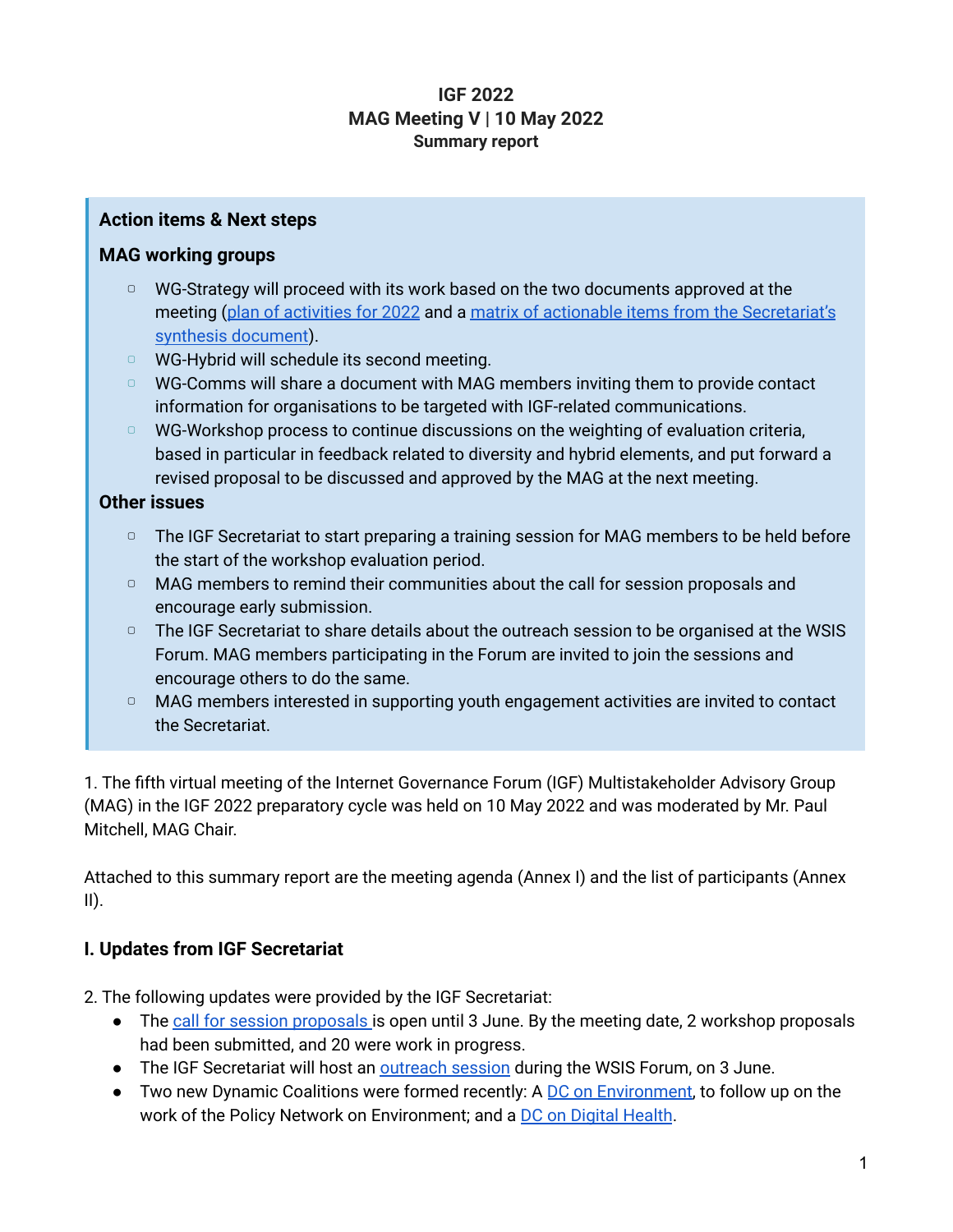● The Secretariat has started preparations for the youth track at IGF 2022. Details about youth engagement are available in a [Proposed](https://www.intgovforum.org/en/filedepot_download/249/21296) plan of activities.

### **3. Action items**

- MAG members to remind their communities about the call for session proposals and encourage early submission.
- Secretariat to share details about the outreach session to be organised at the WSIS Forum. MAG members participating in the Forum are invited to join the sessions and encourage others to do the same.
- MAG members interested in supporting youth engagement activities are invited to contact the Secretariat.

## **II. Updates from MAG working groups**

4. The MAG approved two documents previously submitted by the **Working Group on IGF Strengthening and Strategy (WG-Strategy)**: a plan of [activities](https://docs.google.com/document/d/1s-khQif9lUwCblMDTE6LUHOnpbvw42po/edit) for 2022 and a matrix of [actionable](https://docs.google.com/document/d/1waEHJ8zpRijJQR-qNXEIITZn3t57q0hP723XiiDzsYU/edit) items from the [Secretariat's](https://docs.google.com/document/d/1waEHJ8zpRijJQR-qNXEIITZn3t57q0hP723XiiDzsYU/edit) synthesis document.<sup>1</sup> The WG will proceed with its work based on these documents.

5. The **Working Group on Hybrid Meetings (WG-Hybrid)** held a first formal meeting in which participants were briefed about the group's scope of work and about discussions held at the IGF Expert Group Meeting on issues related to the hybrid approach to IGF meetings. WG members have been actively involved in the work related to the development of criteria for evaluation of IGF 2022 workshop proposals. The upcoming meeting of the WG is to be announced soon.

6. The **Working Group on engagement and communications (WG-Comms)** is working on an updated document to be shared with MAG members inviting them to provide contact information for organisations – from all stakeholder groups – to reach out to with IGF-related communications. MAG members are also invited to share any suggestions on how to improve IGF outreach.

7. The **Working Group on workshop process** (WG- Workshop process) has been working on [criteria](https://docs.google.com/document/d/1G2ItU5o6PkxsXE9A5sWQ3qLq5f4DkvFxY3tH4QTN3Qs/edit) and [associated](https://docs.google.com/document/d/1G2ItU5o6PkxsXE9A5sWQ3qLq5f4DkvFxY3tH4QTN3Qs/edit) weights for evaluating IGF 2022 workshop proposals. The five criteria against which proposals will be evaluated are related to: the proposed topic, workshop content, policy question(s), hybrid organisation strategy, and diversity. The group is still discussing the weights associated to each criteria; proposals have included both equal and different eights for the five criteria.

## 8. **Key points raised**

- Some concerns were raised that there might be too much weight allocated to the *hybrid organisation strategy* criterion, to the detriment of criteria related to the content of the proposals. Suggestions were made to carefully assess the weight that the MAG wants to assign to form and content.
- With regard to the diversity criterion, points were made that attention should be paid not only to diversity in terms of gender/region/etc., but also to diversity of views and opinions.

<sup>1</sup> The synthesis document is *[Contributions](https://www.intgovforum.org/en/filedepot_download/249/20746) Taking Stock of IGF 2021 and Looking Forward to IGF 2022 Synthesis [Paper](https://www.intgovforum.org/en/filedepot_download/249/20746)*.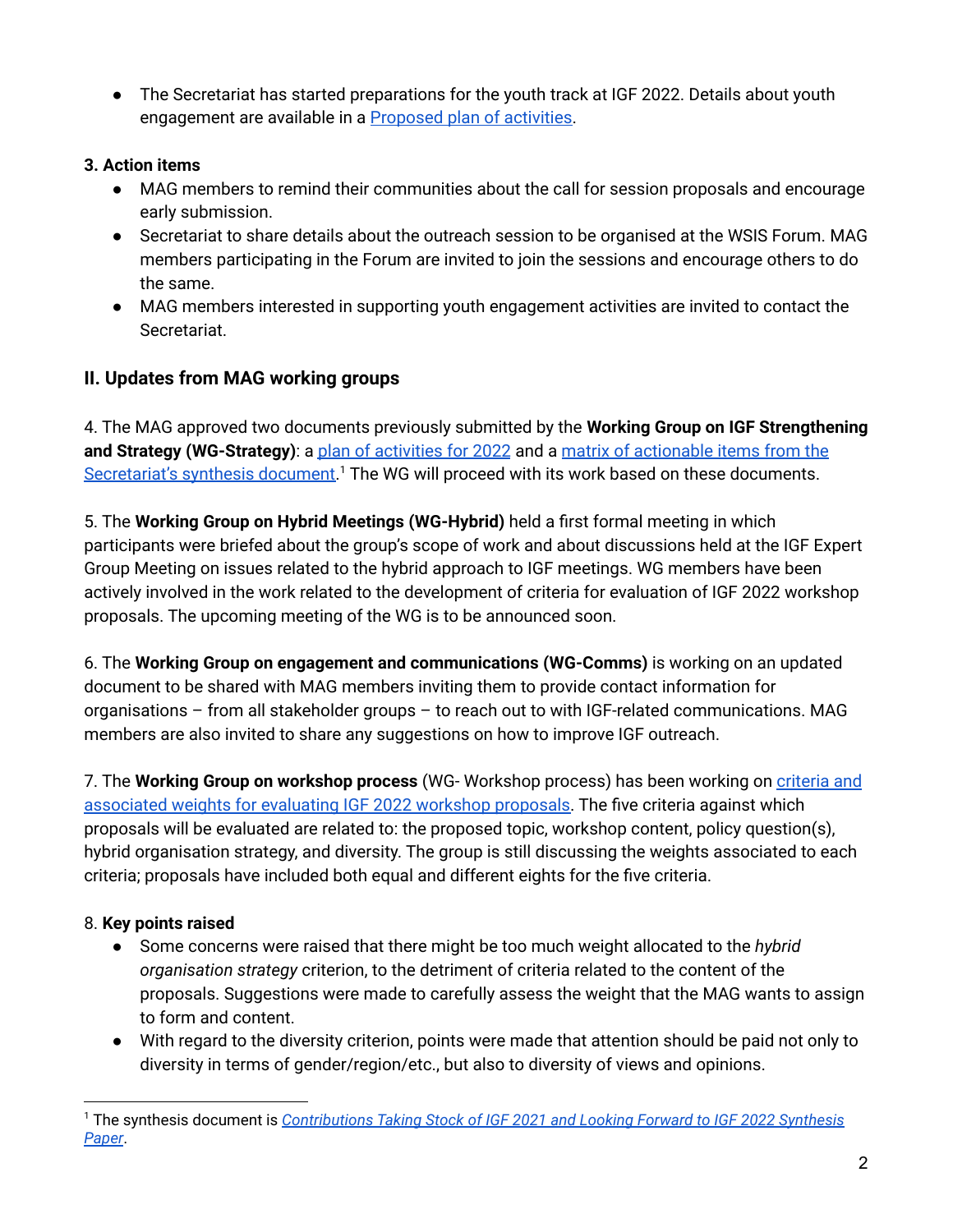- Some points were made that the MAG needs to be transparent towards session proponents with regard to the weighting of criteria.
- It was clarified that, when a workshop proposal is evaluated, MAG members will allocate a score from 1 to 5 to each of the 5 criteria. The final score for each proposal will be calculated automatically, based on the weight associated with each criteria (which is built into the system developed by the Secretariat). Guidelines will be available for MAG members to assist in the application of the 1-5 scale. A training session for MAG members will be held before the start of the workshop evaluation period.

### **9. Action items**

- WG-Workshop process to continue discussions on the weighting of evaluation criteria, based in particular in feedback related to diversity and hybrid elements, and put forward a revised proposal to be discussed and approved by the MAG at the next meeting.
- The Secretariat to start preparing a training session for MAG members to be held before the start of the workshop evaluation period.

## **III. AOB**

10. Following one member's question about the overall conditions of hosting the meeting in Ethiopia, the Secretariat confirmed that the planning activities – carried out together with the host country – are on a good trajectory.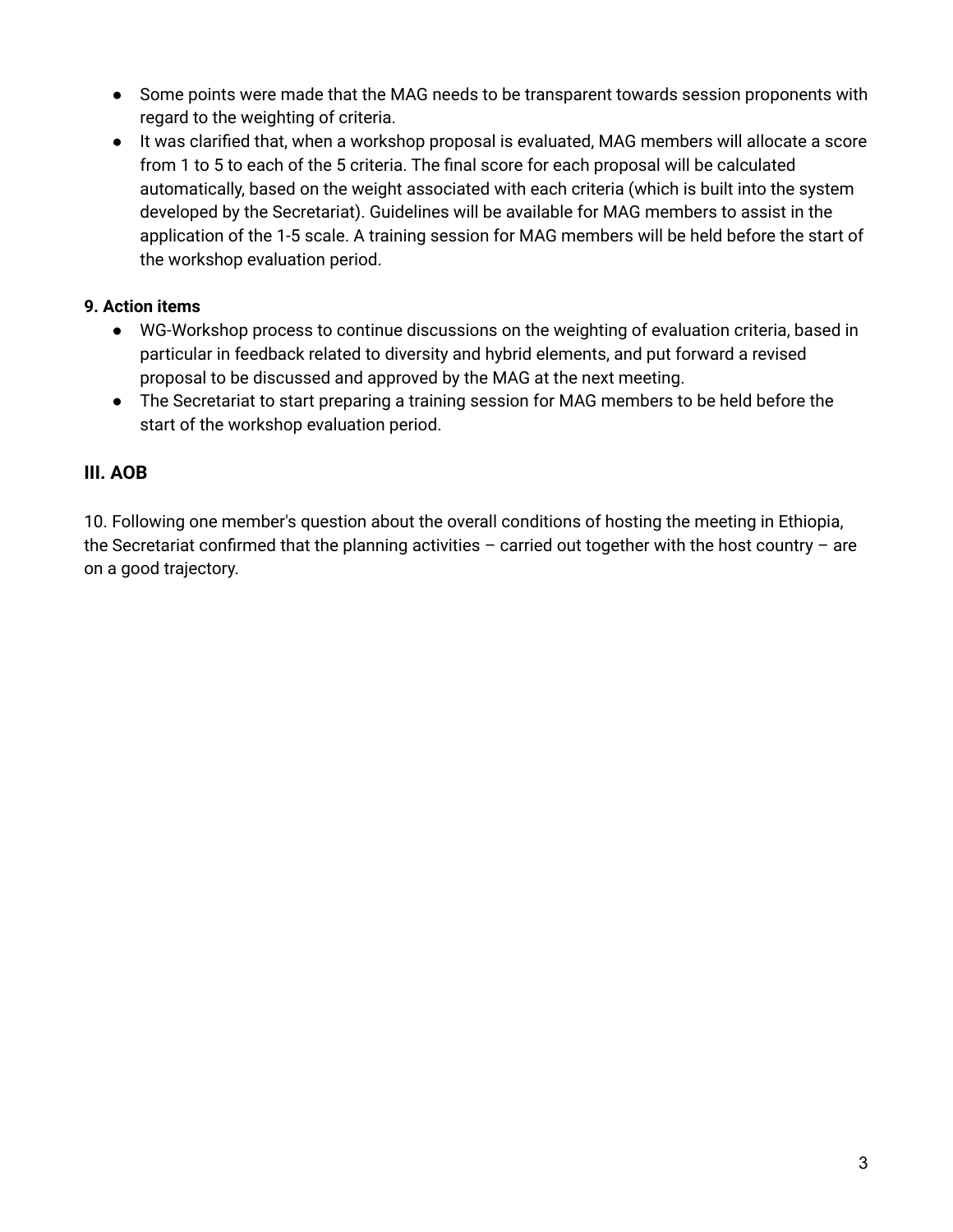## **Annex I Meeting agenda**

- 1. Welcome from the Chair
- 2. Updates from the Secretariat
- 3. Updates from MAG WGs
	- 1. Working Group on IGF Strategy (WG-Strategy)
	- 2. Working Group on Hybrid Meetings (WG-Hybrid)
	- 3. Working Group on Workshop Process (WG-WSP)
- 4. AOB

# **Annex II Participants**

| Last name          | <b>First name</b> |  |
|--------------------|-------------------|--|
| <b>MAG Chair</b>   |                   |  |
| Mitchell           | Paul              |  |
| <b>MAG members</b> |                   |  |
| Amuge              | Peace Oliver      |  |
| Andriamampionona   | Hariniombonana    |  |
| Attoumani          | Karim             |  |
| <b>Birarda</b>     | Carina            |  |
| <b>Buckridge</b>   | Chris             |  |
| Choudhury          | Amrita            |  |
| Espinosa           | Amado             |  |
| Fudzulani          | <b>Bram</b>       |  |
| Horejsova          | Tereza            |  |
| Kawauchi           | Junko             |  |
| Koubaa             | Khaled            |  |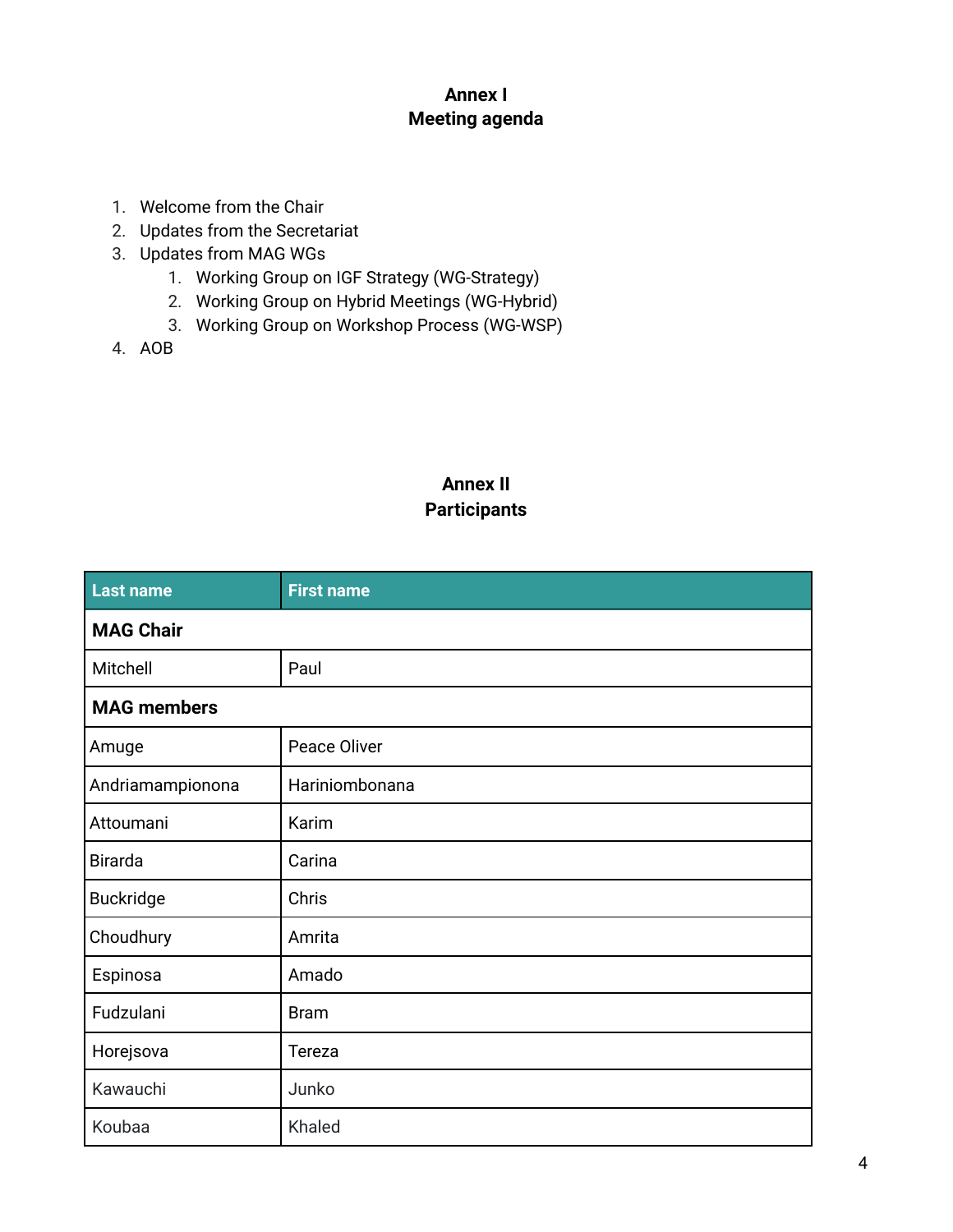| Lagakali                                | Cherie         |  |
|-----------------------------------------|----------------|--|
| <b>Martins dos Santos</b>               | <b>Bruna</b>   |  |
| Palovirta                               | Maarit         |  |
| Radsch                                  | Courtney       |  |
| Ramirez Garcia                          | Alan           |  |
| Roach                                   | Carol          |  |
| Simona                                  | Tenanoia       |  |
| Tauchnitz                               | Evelyne        |  |
| Tiigimäe                                | Meelis         |  |
| Zambrana                                | Roberto        |  |
| Past and prospective IGF host countries |                |  |
| Glushchenko                             | Vadim          |  |
| <b>Skwarek</b>                          | Viktor         |  |
| <b>Other participants</b>               |                |  |
| Afonso                                  | Carlos Alberto |  |
| <b>Brudek-Slegers</b>                   | Karolina       |  |
| Cassa                                   | Concettina     |  |
| Edoh                                    | Afi            |  |
| Esterhuysen                             | Anriette       |  |
| Oluoch                                  | Elizabeth      |  |
| Parris                                  | June           |  |
| Prendergast                             | Jim            |  |
| Suto                                    | Timea          |  |
| Wagner                                  | Flavio         |  |
| <b>IGF Secretariat</b>                  |                |  |
| <b>Bobo</b>                             | Luis           |  |
| Degezelle                               | Wim            |  |